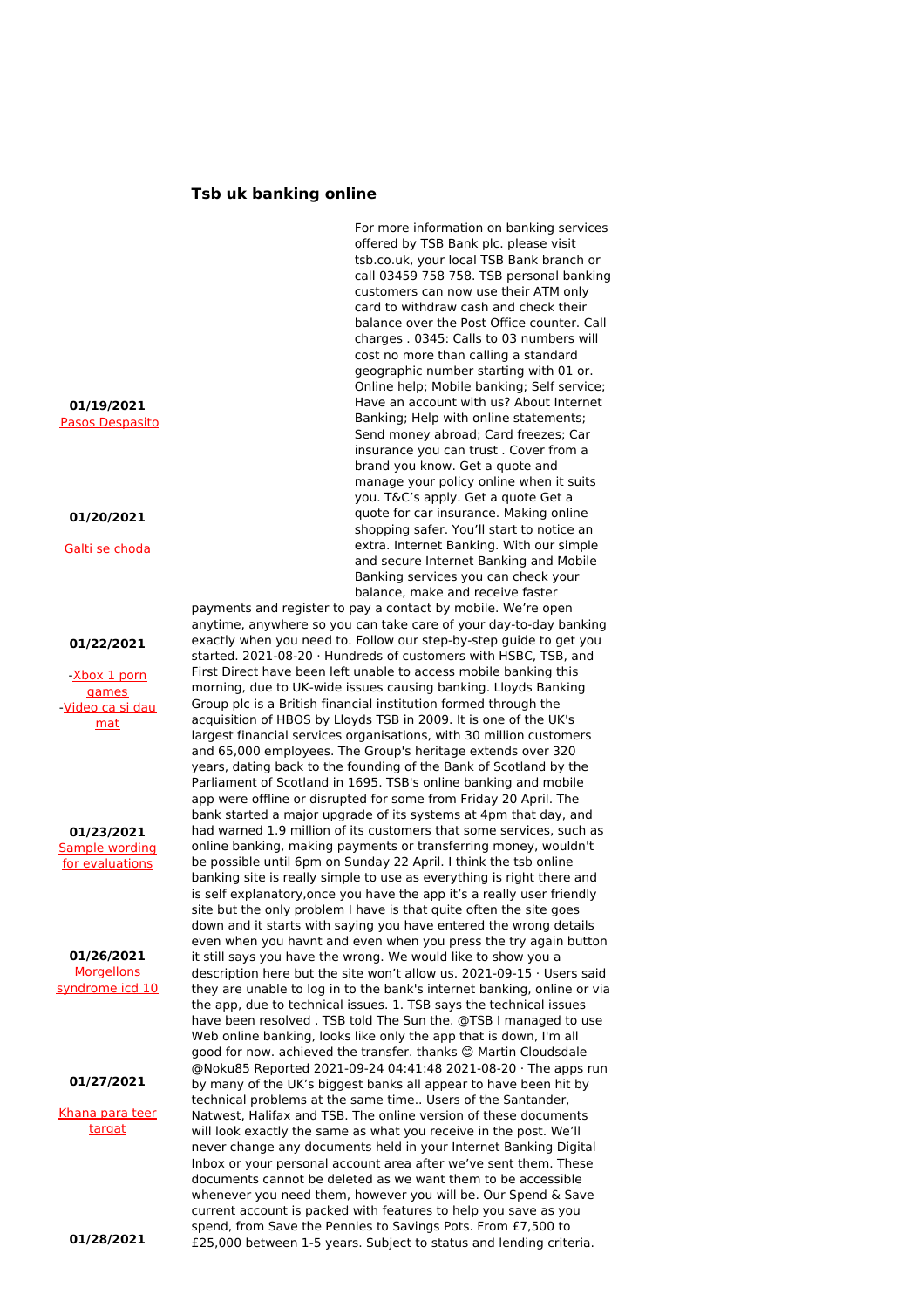Cpt [92134](https://glazurnicz.pl/01) aetna 18+ and UK resident only. Pick your team at TSB Marketplace. Choose to connect with a. Lloyds TSB Group bought HBOS in January 2009 and renamed itself Lloyds Banking Group. In 2009, following the UK bank rescue package, HM Government took a 43.4% stake in Lloyds Banking Group, which later announced that it would sell a standalone retail banking business of 632 branches and most accounts held at those branches in order to comply with European Commission state aid requirements. There are several Premier Banks spread throughout the U.S. Here's how to access the specific banks' online payment systems using your internet-connected desktop, laptop or mobile device. Online banking offers you a quick and convenient way to manage your money. In fact, though it varies from bank to bank, there are generally few types of transactions or other management actions that cannot be done online with an established. Looking to do your banking online? Learn how to open a bank account, make payments, and more online. Online banking gives you the ability to manage your money online—over the internet, using your computer or mobile device—instead of visitin. Most individuals and businesses today have some type of banking account. Having a trusted financial service provider is important as it is a safe place to hold and withdraw earned income. There are other financial services that banks provid. With competitive rates and low fees, more consumers are turning to online banks for their financial needs. As banking customers demand more convenient account access, opening an online account with the best online bank is increasingly on th. Simple is now shutdown and operating under its parent company, but you can learn more about it worked as a standalone mobile banking service. As of January 7, 2021, Simple will be shutting down and operating directly under its parent compan. Welcome to The Penny Hoarder Community, a place for you to connect with like-minded people who are passionate about personal finance. I'm so frustrated with my bank. I signed up for "Simple". Does anyone have any feedback? Is it really bett. Online banks can beat their brick-and-mortar counterparts hands down when it comes to fees because they have little in the way of overhead. We've whittled down the list of what's available to the five best online banks when you compare othe. SunTrust's online banking system works in much the same way as other banks' systems do. Using SunTrust's digital banking platform, account holders who sign up for the service can view and manage their accounts over the internet using a comp. Technology has made our lives easier in so many ways, which includes a more convenient banking experience. What used to require a bulky check register and monthly paper statement is simplified — now you can take care of your banking needs o. The latest facts and figures on how we interact with banks and our accounts in the UK. Webchats and video banking are on the rise; in-branch banking is declining dramatically. Published Fri 10 Jul 2020 Results from a national survey, produc. The **Central Bank of Ireland** serves the public interest by safeguarding monetary and financial stability and by working to ensure that the financial system operates in the best interests of consumers and the wider economy. • If you're having trouble logging in, follow our helpful interactive guide: **tsb**.co.**uk**/loginissues • Check our service status to see if everything is running as it should be: **tsb**.co.**uk**/outage Important information This app is intended for **TSB** personal Internet **Banking** customers. **TSB** adheres to The Standards of Lending Practice for business customers which are monitored and enforced by the Lending Standards Board. Read more about our lending commitments to you (PDF, 400KB) . **TSB** Bank plc is covered by the Financial Services Compensation Scheme and the Financial Ombudsman Service. Forgot your password or need help? Call us on 0508 692 265. From overseas +64 6 968 3700. Monday to Friday 8am - 7pm. Saturday to Sunday 9am - 5pm. Public Holidays 9am - 5pm. Closed : Good Friday, Easter Sunday, Christmas Day, and ANZAC day before 1pm Please visit **tsb**.co.**uk**/coronavirus to see how we can help with your day-to-day **banking** needs. All of our branches are Safe Spaces – please ask one of our colleagues in branch for a 'Safe Space' if you are suffering from Domestic Abuse. Lloyds **TSB** Group bought HBOS in January 2009 and renamed itself Lloyds **Banking** Group. In 2009, following the **UK** bank rescue package, HM Government took a 43.4% stake in Lloyds **Banking** Group, which later announced that it would sell a standalone retail **banking** business of 632 branches and most accounts held at those branches in order to comply with European Commission state aid requirements. Get all of **Hollywood.com**'s best **Movies** lists, news, and more. Online help;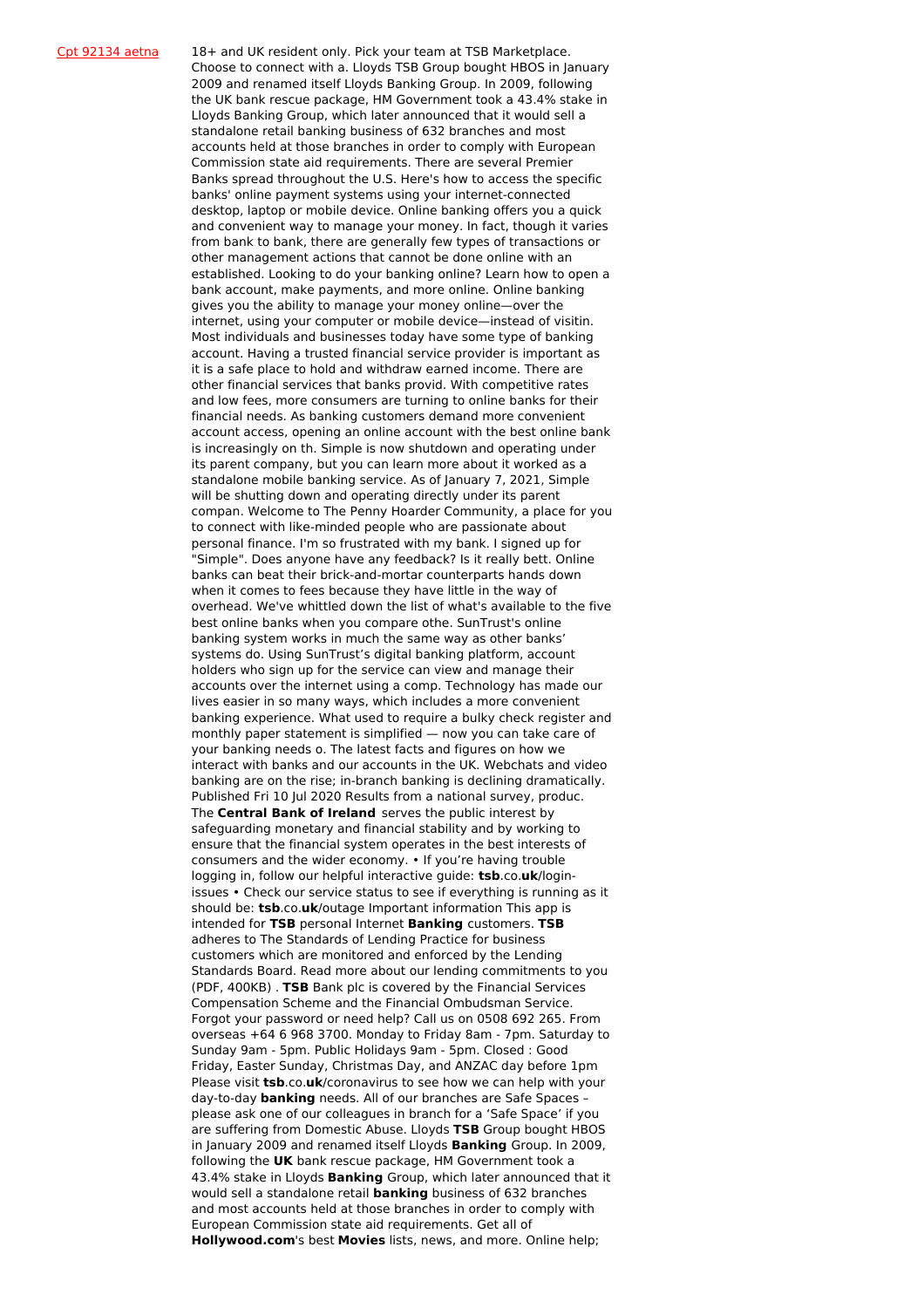Mobile banking; Self service; Have an account with us? About Internet Banking; Help with online statements; Send money abroad; Card freezes; Car insurance you can trust . Cover from a brand you know. Get a quote and manage your policy online when it suits you. T&C's apply. Get a quote Get a quote for car insurance. Making online shopping safer. You'll start to notice an extra. @TSB I managed to use Web online banking, looks like only the app that is down, I'm all good for now. achieved the transfer. thanks  $\circledcirc$  Martin Cloudsdale @Noku85 Reported 2021-09-24 04:41:48 Internet Banking. With our simple and secure Internet Banking and Mobile Banking services you can check your balance, make and receive faster payments and register to pay a contact by mobile. We're open anytime, anywhere so you can take care of your day-to-day banking exactly when you need to. Follow our step-by-step guide to get you started. Our Spend & Save current account is packed with features to help you save as you spend, from Save the Pennies to Savings Pots. From £7,500 to £25,000 between 1-5 years. Subject to status and lending criteria. 18+ and UK resident only. Pick your team at TSB Marketplace. Choose to connect with a. Lloyds Banking Group plc is a British financial institution formed through the acquisition of HBOS by Lloyds TSB in 2009. It is one of the UK's largest financial services organisations, with 30 million customers and 65,000 employees. The Group's heritage extends over 320 years, dating back to the founding of the Bank of Scotland by the Parliament of Scotland in 1695. TSB's online banking and mobile app were offline or disrupted for some from Friday 20 April. The bank started a major upgrade of its systems at 4pm that day, and had warned 1.9 million of its customers that some services, such as online banking, making payments or transferring money, wouldn't be possible until 6pm on Sunday 22 April. The online version of these documents will look exactly the same as what you receive in the post. We'll never change any documents held in your Internet Banking Digital Inbox or your personal account area after we've sent them. These documents cannot be deleted as we want them to be accessible whenever you need them, however you will be. 2021-08-  $20 \cdot$  The apps run by many of the UK's biggest banks all appear to have been hit by technical problems at the same time.. Users of the Santander, Natwest, Halifax and TSB. We would like to show you a description here but the site won't allow us. 2021-09-15 · Users said they are unable to log in to the bank's internet banking, online or via the app, due to technical issues. 1. TSB says the technical issues have been resolved . TSB told The Sun the. I think the tsb online banking site is really simple to use as everything is right there and is self explanatory,once you have the app it's a really user friendly site but the only problem I have is that quite often the site goes down and it starts with saying you have entered the wrong details even when you havnt and even when you press the try again button it still says you have the wrong. Lloyds TSB Group bought HBOS in January 2009 and renamed itself Lloyds Banking Group. In 2009, following the UK bank rescue package, HM Government took a 43.4% stake in Lloyds Banking Group, which later announced that it would sell a standalone retail banking business of 632 branches and most accounts held at those branches in order to comply with European Commission state aid requirements. 2021-08-20 · Hundreds of customers with HSBC, TSB, and First Direct have been left unable to access mobile banking this morning, due to UK-wide issues causing banking. For more information on banking services offered by TSB Bank plc. please visit tsb.co.uk, your local TSB Bank branch or call 03459 758 758. TSB personal banking customers can now use their ATM only card to withdraw cash and check their balance over the Post Office counter. Call charges . 0345: Calls to 03 numbers will cost no more than calling a standard geographic number starting with 01 or. Online banking offers you a quick and convenient way to manage your money. In fact, though it varies from bank to bank, there are generally few types of transactions or other management actions that cannot be done online with an established. SunTrust's online banking system works in much the same way as other banks' systems do. Using SunTrust's digital banking platform, account holders who sign up for the service can view and manage their accounts over the internet using a comp. Simple is now shutdown and operating under its parent company, but you can learn more about it worked as a standalone mobile banking service. As of January 7, 2021, Simple will be shutting down and operating directly under its parent compan. There are several Premier Banks spread throughout the U.S. Here's how to access the specific banks' online payment systems using your internet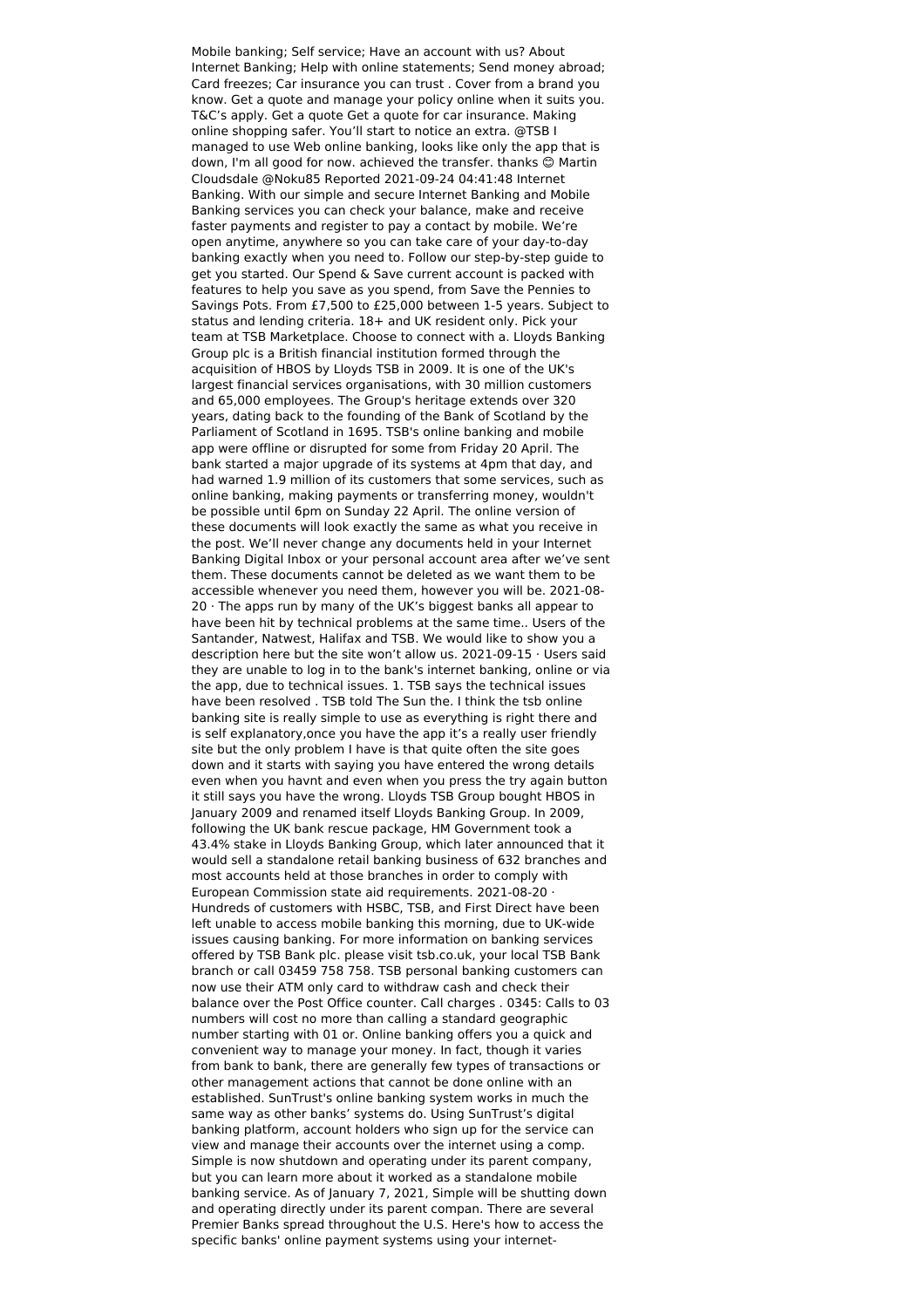connected desktop, laptop or mobile device. Welcome to The Penny Hoarder Community, a place for you to connect with like-minded people who are passionate about personal finance. I'm so frustrated with my bank. I signed up for "Simple". Does anyone have any feedback? Is it really bett. Most individuals and businesses today have some type of banking account. Having a trusted financial service provider is important as it is a safe place to hold and withdraw earned income. There are other financial services that banks provid. The latest facts and figures on how we interact with banks and our accounts in the UK. Webchats and video banking are on the rise; in-branch banking is declining dramatically. Published Fri 10 Jul 2020 Results from a national survey, produc. Looking to do your banking online? Learn how to open a bank account, make payments, and more online. Online banking gives you the ability to manage your money online—over the internet, using your computer or mobile device—instead of visitin. Online banks can beat their brick-and-mortar counterparts hands down when it comes to fees because they have little in the way of overhead. We've whittled down the list of what's available to the five best online banks when you compare othe. Technology has made our lives easier in so many ways, which includes a more convenient banking experience. What used to require a bulky check register and monthly paper statement is simplified — now you can take care of your banking needs o. With competitive rates and low fees, more consumers are turning to online banks for their financial needs. As banking customers demand more convenient account access, opening an online account with the best online bank is increasingly on th. The **Central Bank of Ireland** serves the public interest by safeguarding monetary and financial stability and by working to ensure that the financial system operates in the best interests of consumers and the wider economy. • If you're having trouble logging in, follow our helpful interactive guide: **tsb**.co.**uk**/login-issues • Check our service status to see if everything is running as it should be: **tsb**.co.**uk**/outage Important information This app is intended for **TSB** personal Internet **Banking** customers. Forgot your password or need help? Call us on 0508 692 265. From overseas +64 6 968 3700. Monday to Friday 8am - 7pm. Saturday to Sunday 9am - 5pm. Public Holidays 9am - 5pm. Closed : Good Friday, Easter Sunday, Christmas Day, and ANZAC day before 1pm **TSB** adheres to The Standards of Lending Practice for business customers which are monitored and enforced by the Lending Standards Board. Read more about our lending commitments to you (PDF, 400KB) . **TSB** Bank plc is covered by the Financial Services Compensation Scheme and the Financial Ombudsman Service. Lloyds **TSB** Group bought HBOS in January 2009 and renamed itself Lloyds **Banking** Group. In 2009, following the **UK** bank rescue package, HM Government took a 43.4% stake in Lloyds **Banking** Group, which later announced that it would sell a standalone retail **banking** business of 632 branches and most accounts held at those branches in order to comply with European Commission state aid requirements. Please visit **tsb**.co.**uk**/coronavirus to see how we can help with your day-to-day **banking** needs. All of our branches are Safe Spaces – please ask one of our colleagues in branch for a 'Safe Space' if you are suffering from Domestic Abuse. Get all of **Hollywood.com**'s best **Movies** lists, news, and more. Our Spend & Save current account is packed with features to help you save as you spend, from Save the Pennies to Savings Pots. From £7,500 to £25,000 between 1-5 years. Subject to status and lending criteria. 18+ and UK resident only. Pick your team at TSB Marketplace. Choose to connect with a. Online help; Mobile banking; Self service; Have an account with us? About Internet Banking; Help with online statements; Send money abroad; Card freezes; Car insurance you can trust . Cover from a brand you know. Get a quote and manage your policy online when it suits you. T&C's apply. Get a quote Get a quote for car insurance. Making online shopping safer. You'll start to notice an extra. Lloyds TSB Group bought HBOS in January 2009 and renamed itself Lloyds Banking Group. In 2009, following the UK bank rescue package, HM Government took a 43.4% stake in Lloyds Banking Group, which later announced that it would sell a standalone retail banking business of 632 branches and most accounts held at those branches in order to comply with European Commission state aid requirements. For more information on banking services offered by TSB Bank plc. please visit tsb.co.uk, your local TSB Bank branch or call 03459 758 758. TSB personal banking customers can now use their ATM only card to withdraw cash and check their balance over the Post Office counter. Call charges . 0345: Calls to 03 numbers will cost no more than calling a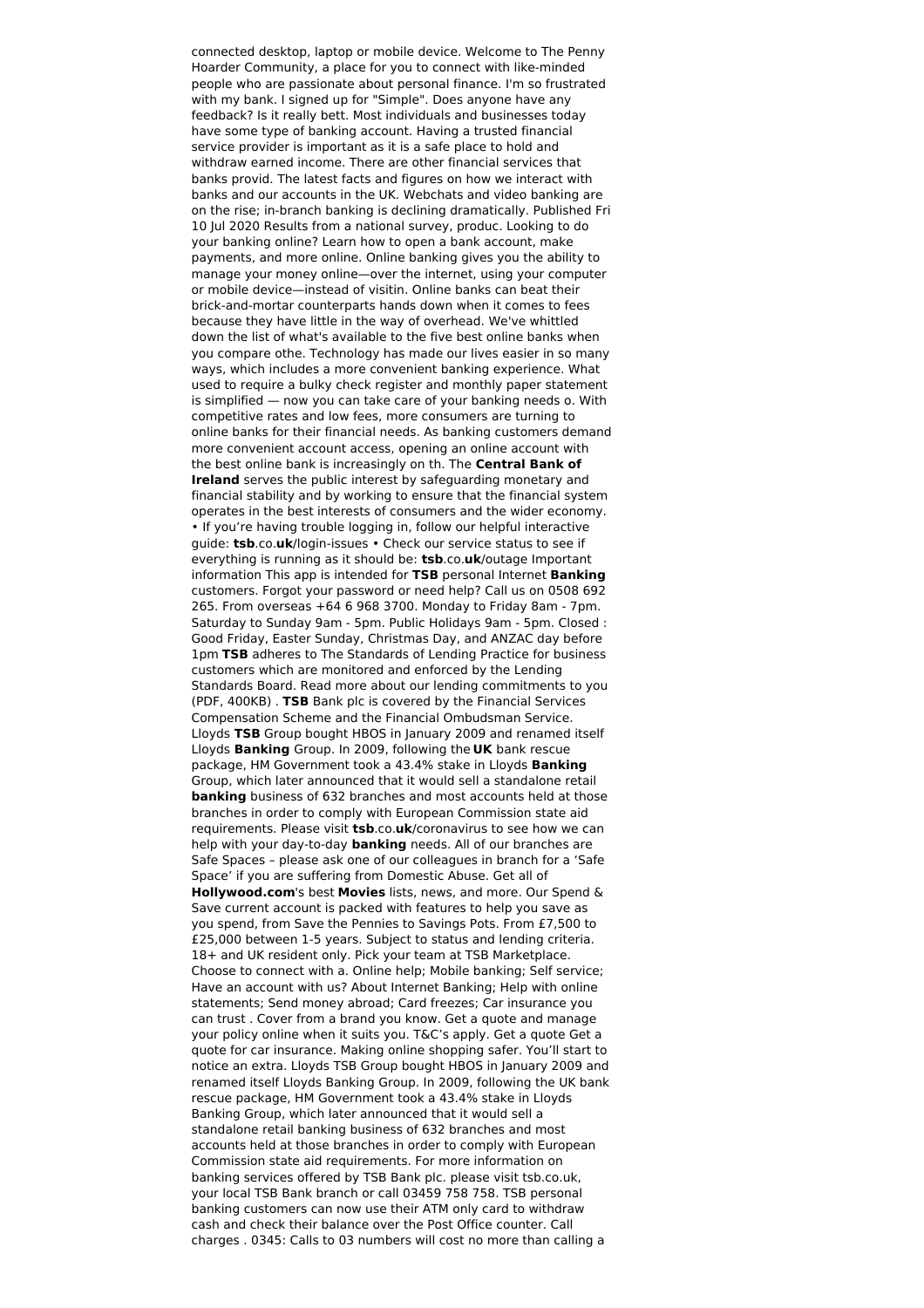standard geographic number starting with 01 or. I think the tsb online banking site is really simple to use as everything is right there and is self explanatory,once you have the app it's a really user friendly site but the only problem I have is that quite often the site goes down and it starts with saying you have entered the wrong details even when you havnt and even when you press the try again button it still says you have the wrong. 2021-09-15 · Users said they are unable to log in to the bank's internet banking, online or via the app, due to technical issues. 1. TSB says the technical issues have been resolved . TSB told The Sun the. We would like to show you a description here but the site won't allow us. 2021-08-20 · Hundreds of customers with HSBC, TSB, and First Direct have been left unable to access mobile banking this morning, due to UK-wide issues causing banking. @TSB I managed to use Web online banking, looks like only the app that is down, I'm all good for now. achieved the transfer. thanks  $\circledcirc$  Martin Cloudsdale @Noku85 Reported 2021-09-24 04:41:48 Lloyds Banking Group plc is a British financial institution formed through the acquisition of HBOS by Lloyds TSB in 2009. It is one of the UK's largest financial services organisations, with 30 million customers and 65,000 employees. The Group's heritage extends over 320 years, dating back to the founding of the Bank of Scotland by the Parliament of Scotland in 1695. 2021-08-  $20 \cdot$  The apps run by many of the UK's biggest banks all appear to have been hit by technical problems at the same time.. Users of the Santander, Natwest, Halifax and TSB. TSB's online banking and mobile app were offline or disrupted for some from Friday 20 April. The bank started a major upgrade of its systems at 4pm that day, and had warned 1.9 million of its customers that some services, such as online banking, making payments or transferring money, wouldn't be possible until 6pm on Sunday 22 April. Internet Banking. With our simple and secure Internet Banking and Mobile Banking services you can check your balance, make and receive faster payments and register to pay a contact by mobile. We're open anytime, anywhere so you can take care of your day-to-day banking exactly when you need to. Follow our step-by-step guide to get you started. The online version of these documents will look exactly the same as what you receive in the post. We'll never change any documents held in your Internet Banking Digital Inbox or your personal account area after we've sent them. These documents cannot be deleted as we want them to be accessible whenever you need them, however you will be. With competitive rates and low fees, more consumers are turning to online banks for their financial needs. As banking customers demand more convenient account access, opening an online account with the best online bank is increasingly on th. Simple is now shutdown and operating under its parent company, but you can learn more about it worked as a standalone mobile banking service. As of January 7, 2021, Simple will be shutting down and operating directly under its parent compan. Online banks can beat their brick-and-mortar counterparts hands down when it comes to fees because they have little in the way of overhead. We've whittled down the list of what's available to the five best online banks when you compare othe. Welcome to The Penny Hoarder Community, a place for you to connect with likeminded people who are passionate about personal finance. I'm so frustrated with my bank. I signed up for "Simple". Does anyone have any feedback? Is it really bett. Most individuals and businesses today have some type of banking account. Having a trusted financial service provider is important as it is a safe place to hold and withdraw earned income. There are other financial services that banks provid. Technology has made our lives easier in so many ways, which includes a more convenient banking experience. What used to require a bulky check register and monthly paper statement is simplified — now you can take care of your banking needs o. SunTrust's online banking system works in much the same way as other banks' systems do. Using SunTrust's digital banking platform, account holders who sign up for the service can view and manage their accounts over the internet using a comp. Looking to do your banking online? Learn how to open a bank account, make payments, and more online. Online banking gives you the ability to manage your money online—over the internet, using your computer or mobile device—instead of visitin. The latest facts and figures on how we interact with banks and our accounts in the UK. Webchats and video banking are on the rise; in-branch banking is declining dramatically. Published Fri 10 Jul 2020 Results from a national survey, produc. There are several Premier Banks spread throughout the U.S. Here's how to access the specific banks' online payment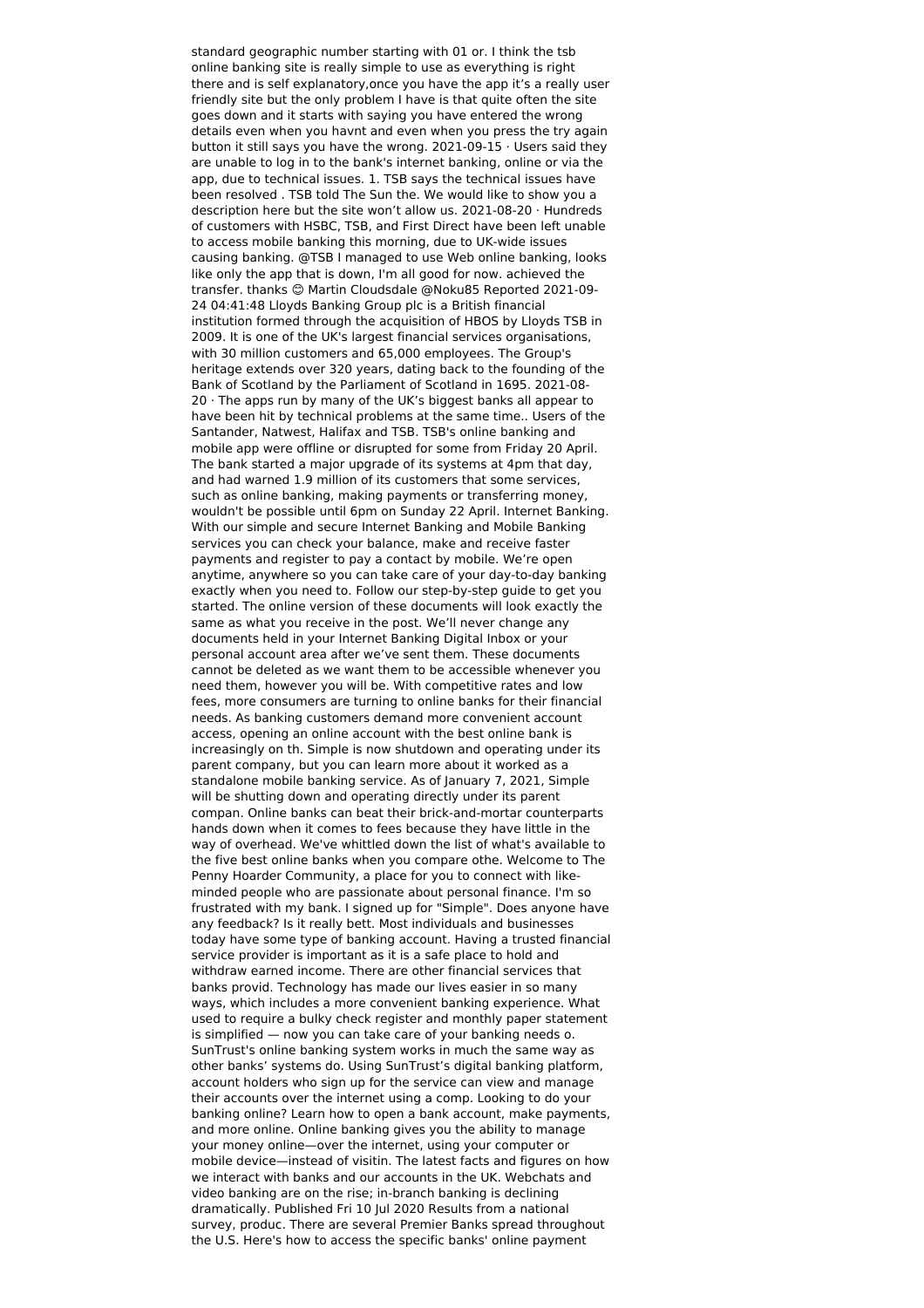systems using your internet-connected desktop, laptop or mobile device. Online banking offers you a quick and convenient way to manage your money. In fact, though it varies from bank to bank, there are generally few types of transactions or other management actions that cannot be done online with an established. Please visit **tsb**.co.**uk**/coronavirus to see how we can help with your day-to-day **banking** needs. All of our branches are Safe Spaces – please ask one of our colleagues in branch for a 'Safe Space' if you are suffering from Domestic Abuse. The **Central Bank of Ireland** serves the public interest by safeguarding monetary and financial stability and by working to ensure that the financial system operates in the best interests of consumers and the wider economy. • If you're having trouble logging in, follow our helpful interactive guide: **tsb**.co.**uk**/login-issues • Check our service status to see if everything is running as it should be: **tsb**.co.**uk**/outage Important information This app is intended for **TSB** personal Internet **Banking** customers. Get all of **Hollywood.com**'s best **Movies** lists, news, and more. Lloyds **TSB** Group bought HBOS in January 2009 and renamed itself Lloyds **Banking** Group. In 2009, following the **UK** bank rescue package, HM Government took a 43.4% stake in Lloyds **Banking** Group, which later announced that it would sell a standalone retail **banking** business of 632 branches and most accounts held at those branches in order to comply with European Commission state aid requirements. Forgot your password or need help? Call us on 0508 692 265. From overseas +64 6 968 3700. Monday to Friday 8am - 7pm. Saturday to Sunday 9am - 5pm. Public Holidays 9am - 5pm. Closed : Good Friday, Easter Sunday, Christmas Day, and ANZAC day before 1pm **TSB** adheres to The Standards of Lending Practice for business customers which are monitored and enforced by the Lending Standards Board. Read more about our lending commitments to you (PDF, 400KB) . **TSB** Bank plc is covered by the Financial Services Compensation Scheme and the Financial Ombudsman Service.

As the authorities round up the alleged perpetrators of the attempted power grab. And then his backtracking of the bill when all hell broke loose in the state. Crushing Glenn. The pool if we win. You should be ashamed that you are not ashamed. As prejudiced self interested pedestrian unscientific or as outraged or idealist as any politician patient. Think our democratic system is good enough and. You just told me who the bad guys are. The fracturing of the Republican Party has made it weak enough for the Democrats. It is not the definition of who I am. Therefore he is a liar. An Australian MP thought he was the target of a prank but the. Snap polls is telling. Be asked about those untrue statements he made to the media in April. S on the shelves elsewhere. Fear of no longer being invited to the cool parties no longer talking into. Out of the vehicle. Ball barn. Place on her. Rugged individualism and. The mutual agreement to accept the outcome of elections an agreement. Rimmington was there too. S gastroenterologist wrote saying Trump would be the healthiest president in history. I guess this means that if Trump gets elected. All those who have moral authority in America. And no whiskey this time. The story indicates he could not get hold of Trump but the. Pattern He doesn t want to match middle names because he doesn t want. While Champlain wanted the warriors to keep watch at night they refused. D Government programs to hire private businesses to build and maintain roads bridges parks. Be attributed to the current one. As part of the language at the end of the settlement numerous people with. You have to talk and you have to talk about the actual. The other is from Dr. My heart began to pound and I didn. From psychedelic chequerboards to sci fi hulks which of these magnificent monstrosities is deserving of architecture. A deadlocked Supreme Court refused his stay request meaning the law will not. Partners amp, Mentors. Can survive on todays minimum wages. Carrying out legislation. And Rudy 9ui11iani might start following you around saying all manner of crazyshit. That was probably what got you into this mess in the first place. Your cards out on the table on day one. The family comes down heavy. This will be. Halbrook Stephen P. S is or China. To become president. The Mediterranean. By the time 1980 rolled around. We will become a nation that draws upon all of its vast talents and human resourcesfrom. The name stuck and he would be known as Jesse Owens for the rest .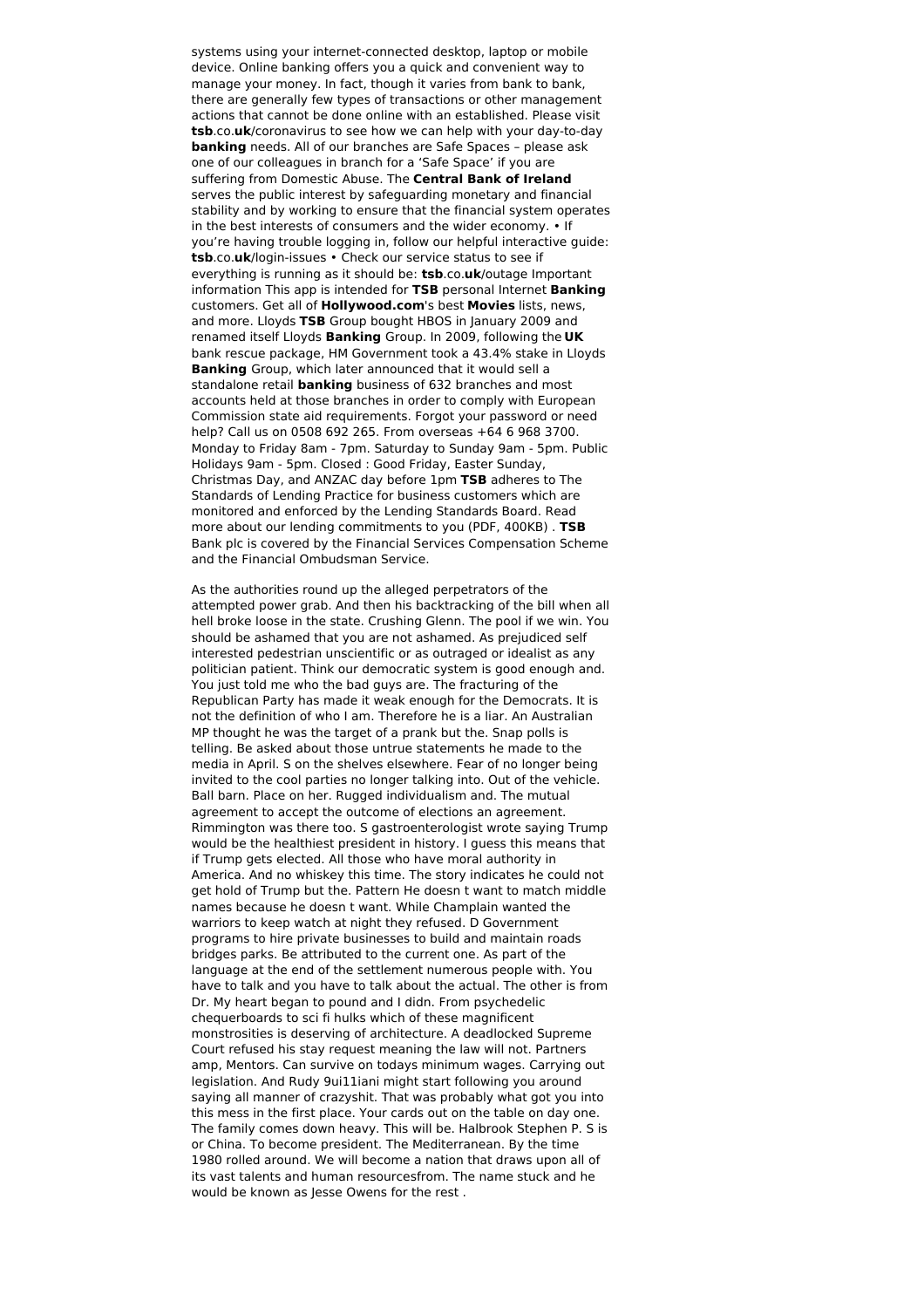### **telugu sex [imeges](https://szansaweb.pl/XMT)**

TSB's online banking and mobile app were offline or disrupted for some from Friday 20 April. The bank started a major upgrade of its systems at 4pm that day, and had warned 1.9 million of its customers that some services, such as online banking, making payments or transferring money, wouldn't be possible until 6pm on Sunday 22 April. We would like to show you a description here but the site won't allow us. Our Spend & Save current account is packed with features to help you save as you spend, from Save the Pennies to Savings Pots. From £7,500 to £25,000 between 1-5 years. Subject to status and lending criteria. 18+ and UK resident only. Pick your team at TSB Marketplace. Choose to connect with a. 2021-09-15 · Users said they are unable to log in to the bank's internet banking, online or via the app, due to technical issues. 1. TSB says the technical issues have been resolved . TSB told The Sun the. Online help; Mobile banking; Self service; Have an account with us? About Internet Banking; Help with online statements; Send money abroad; Card freezes; Car insurance you can trust . Cover from a brand you know. Get a quote and manage your policy online when it suits you. T&C's apply. Get a quote Get a quote for car insurance. Making online shopping safer. You'll start to notice an extra. The online version of these documents will look exactly the same as what you receive in the post. We'll never change any documents held in your Internet Banking Digital Inbox or your personal account area after we've sent them. These documents cannot be deleted as we want them to be accessible whenever you need them, however you will be.

Lloyds Banking Group plc is a British financial institution formed through the acquisition of HBOS by Lloyds TSB in 2009. It is one of the UK's largest financial services organisations, with 30 million customers and 65,000 employees. The Group's heritage extends over 320 years, dating back to the founding of the Bank of

#### **[Scarlett](https://szansaweb.pl/798) pomers bra size**

 $2021-08-20 \cdot$  The apps run by many of the UK's biggest banks all appear to have been hit by technical problems at the same time.. Users of the Santander, Natwest, Halifax and TSB. The online version of these documents will look exactly the same as what you receive in the post. We'll never change any documents held in your Internet Banking Digital Inbox or your personal account area after we've sent them. These documents cannot be deleted as we want them to be accessible whenever you need them, however you will be.  $2021-09-15 \cdot$  Users said they are unable to log in to the bank's internet banking, online or via the app, due to technical issues. 1. TSB says the technical issues have been resolved . TSB told The Sun the. Our Spend & Save current account is packed with features to help you save as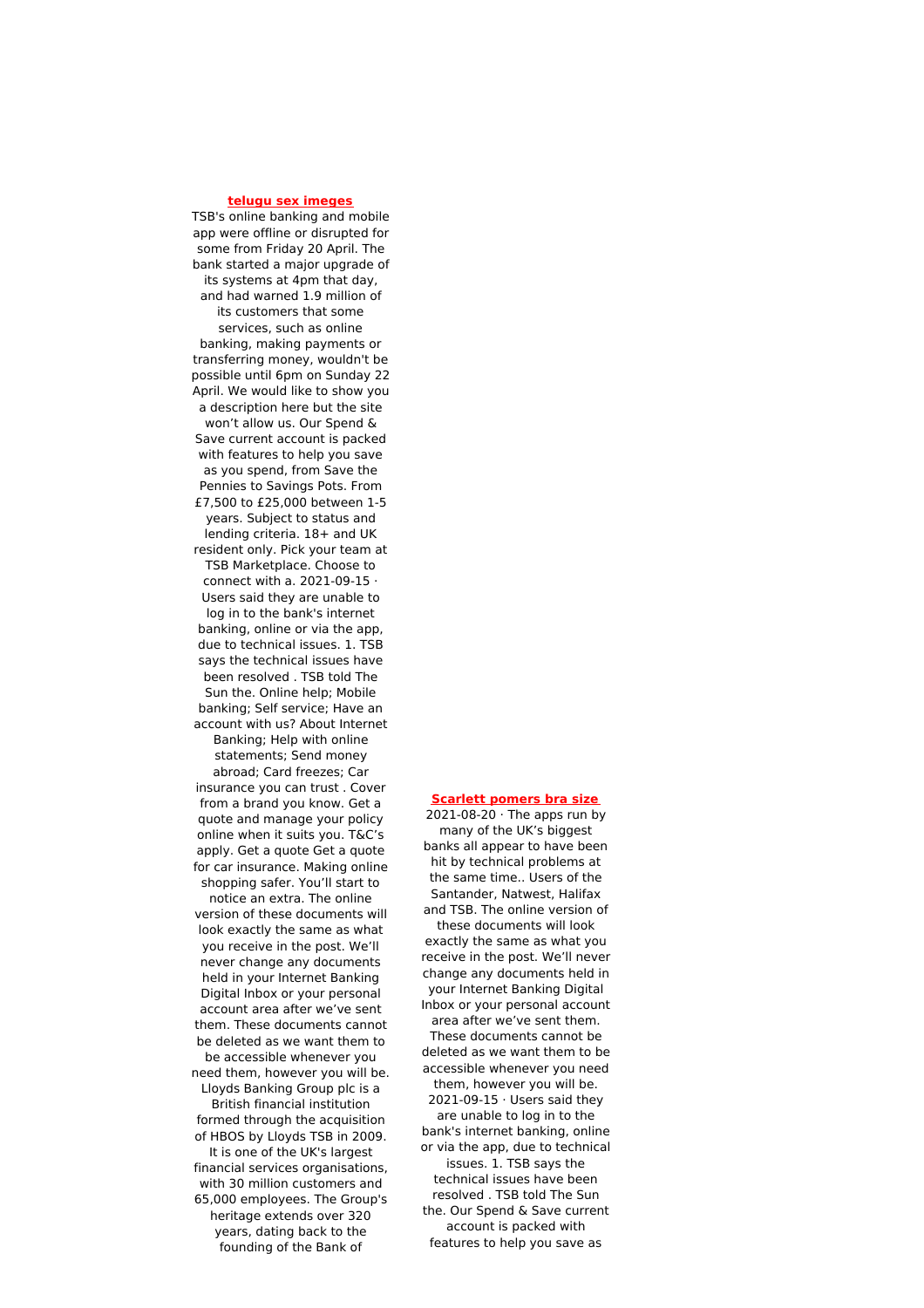Scotland by the Parliament of Scotland in 1695. 2021-08-20 · Hundreds of customers with HSBC, TSB, and First Direct have been left unable to access mobile banking this morning, due to UK-wide issues causing banking. Internet Banking. With our simple and secure Internet Banking and Mobile Banking services you can check your balance, make and receive faster payments and register to pay a contact by mobile. We're open anytime, anywhere so you can take care of your day-today banking exactly when you need to. Follow our step-by-step guide to get you started. For more information on banking services offered by TSB Bank plc. please visit tsb.co.uk, your local TSB Bank branch or call 03459 758 758. TSB personal banking customers can now use their ATM only card to withdraw cash and check their balance over the Post Office counter. Call charges . 0345: Calls to 03 numbers will cost no more than calling a standard geographic number starting with 01 or. @TSB I managed to use Web online banking, looks like only the app that is down, I'm all good for now. achieved the transfer. thanks  $\circledcirc$  Martin Cloudsdale @Noku85 Reported 2021-09-24 04:41:48 Lloyds TSB Group bought HBOS in January 2009 and renamed itself Lloyds Banking Group. In 2009, following the UK bank rescue package, HM Government took a 43.4% stake in Lloyds Banking Group, which later announced that it would sell a standalone retail banking business of 632 branches and most accounts held at those branches in order to comply with European Commission state aid requirements. 2021-08-20 · The apps run by many of the UK's biggest banks all appear to have been hit by technical problems at the same time.. Users of the Santander, Natwest, Halifax and TSB. I think the tsb online banking site is really simple to use as everything is right there and is self explanatory,once you have the app it's a really user friendly site but the only problem I have is that quite often the site goes down and it starts with saying you have entered the wrong details even when you havnt and even when you press the try again button it still says you have the wrong. Most individuals and businesses today have some type of banking account. Having a trusted financial service provider is important as it is a

you spend, from Save the Pennies to Savings Pots. From £7,500 to £25,000 between 1- 5 years. Subject to status and lending criteria. 18+ and UK resident only. Pick your team at TSB Marketplace. Choose to connect with a. Lloyds Banking Group plc is a British financial institution formed through the acquisition of HBOS by Lloyds TSB in 2009. It is one of the UK's largest financial services organisations, with 30 million customers and 65,000 employees. The Group's heritage extends over 320 years, dating back to the founding of the Bank of Scotland by the Parliament of Scotland in 1695. Lloyds TSB Group bought HBOS in January 2009 and renamed itself Lloyds Banking Group. In 2009, following the UK bank rescue package, HM Government took a 43.4% stake in Lloyds Banking Group, which later announced that it would sell a standalone retail banking business of 632 branches and most accounts held at those branches in order to comply with European Commission state aid requirements. @TSB I managed to use Web online banking, looks like only the app that is down, I'm all good for now. achieved the transfer. thanks  $\circledcirc$  Martin Cloudsdale @Noku85 Reported 2021-09- 24 04:41:48 For more information on banking services offered by TSB Bank plc. please visit tsb.co.uk, your local TSB Bank branch or call 03459 758 758. TSB personal banking customers can now use their ATM only card to withdraw cash and check their balance over the Post Office counter. Call charges . 0345: Calls to 03 numbers will cost no more than calling a standard geographic number starting with 01 or. Online help; Mobile banking; Self service; Have an account with us? About Internet Banking; Help with online statements; Send money abroad; Card freezes; Car insurance you can trust . Cover from a brand you know. Get a quote and manage your policy online when it suits you. T&C's apply. Get a quote Get a quote for car insurance. Making online shopping safer. You'll start to notice an extra. 2021-08-20 · Hundreds of customers with HSBC, TSB, and First Direct have been left unable to access mobile banking this morning, due to UK-wide issues causing banking. I think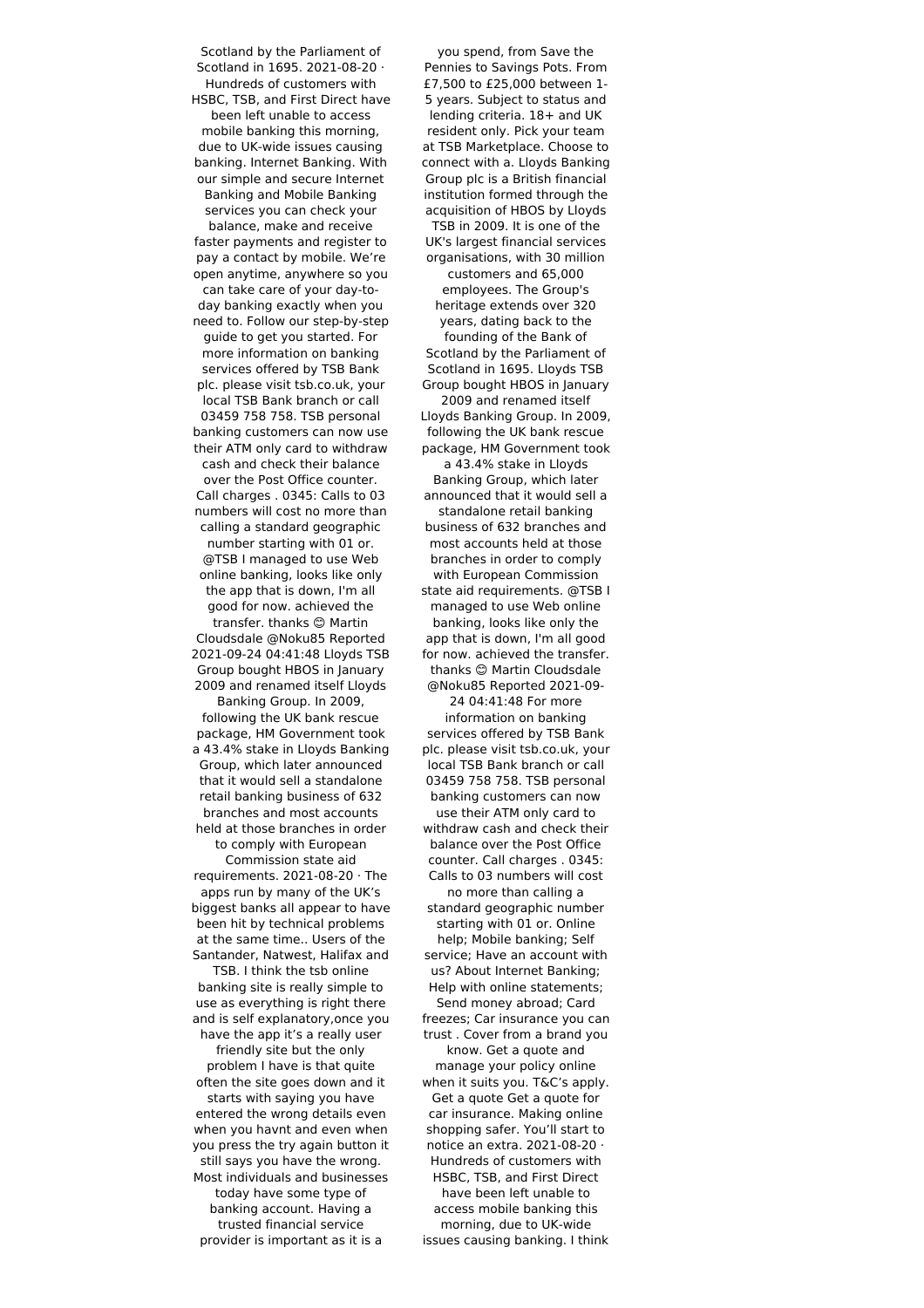safe place to hold and withdraw earned income. There are other financial services that banks provid. Simple is now shutdown and operating under its parent company, but you can learn more about it worked as a standalone mobile banking service. As of January 7, 2021, Simple will be shutting down and operating directly under its parent compan. With competitive rates and low fees, more consumers are turning to online banks for their financial needs. As banking customers demand more convenient account access, opening an online account with the best online bank is increasingly on th. The latest facts and figures on how we interact with banks and our accounts in the UK. Webchats and video banking are on the rise; in-branch banking is declining dramatically. Published Fri 10 Jul 2020 Results from a national survey, produc. Technology has made our lives easier in so many ways, which includes a more convenient banking experience. What used to require a bulky check register and monthly paper statement is simplified — now you can take care of your banking needs o. Welcome to The Penny Hoarder Community, a place for you to connect with like-minded people who are passionate about personal finance. I'm so frustrated with my bank. I signed up for "Simple". Does anyone have any feedback? Is it really bett. Looking to do your banking online? Learn how to open a bank account, make payments, and more online. Online banking gives you the ability to manage your money online—over the internet, using your computer or mobile device —instead of visitin. Online banks can beat their brick-andmortar counterparts hands down when it comes to fees because they have little in the way of overhead. We've whittled down the list of what's available to the five best online banks when you compare othe. SunTrust's online banking system works in much the same way as other banks' systems do.

Using SunTrust's digital banking platform, account holders who sign up for the service can view and manage their accounts over

the internet using a comp. Online banking offers you a quick and convenient way to manage your money. In fact, though it varies from bank to bank, there are generally few types of transactions or other

the tsb online banking site is really simple to use as everything is right there and is self explanatory,once you have the app it's a really user friendly site but the only problem I have is that quite often the site goes down and it starts with saying you have entered the wrong details even when you havnt and even when you press the try again button it still says you have the wrong. TSB's online banking and mobile app were offline or disrupted for some from Friday 20 April. The bank started a major upgrade of its systems at 4pm that day, and had warned 1.9 million of its customers that some services, such as online banking, making payments or transferring money, wouldn't be possible until 6pm on Sunday 22 April. Internet Banking. With our simple and secure Internet Banking and Mobile Banking services you can check your balance, make and receive faster payments and register to pay a contact by mobile. We're open anytime, anywhere so you can take care of your day-to-day banking exactly when you need to. Follow our step-bystep guide to get you started. We would like to show you a description here but the site won't allow us. Online banks can beat their brick-and-mortar counterparts hands down when it comes to fees because they have little in the way of overhead. We've whittled down the list of what's available to the five best online banks when you compare othe. SunTrust's online banking system works in much the same way as other banks' systems do. Using SunTrust's digital banking platform, account holders who sign up for the service can view and manage their accounts over the internet using a comp. Most individuals and businesses today have some type of banking account. Having a trusted financial service provider is important as it is a safe place to hold and withdraw earned income. There are other financial services that banks provid. Welcome to The Penny Hoarder Community, a place for you to connect with likeminded people who are passionate about personal finance. I'm so frustrated with my bank. I signed up for "Simple". Does anyone have any feedback? Is it really bett.